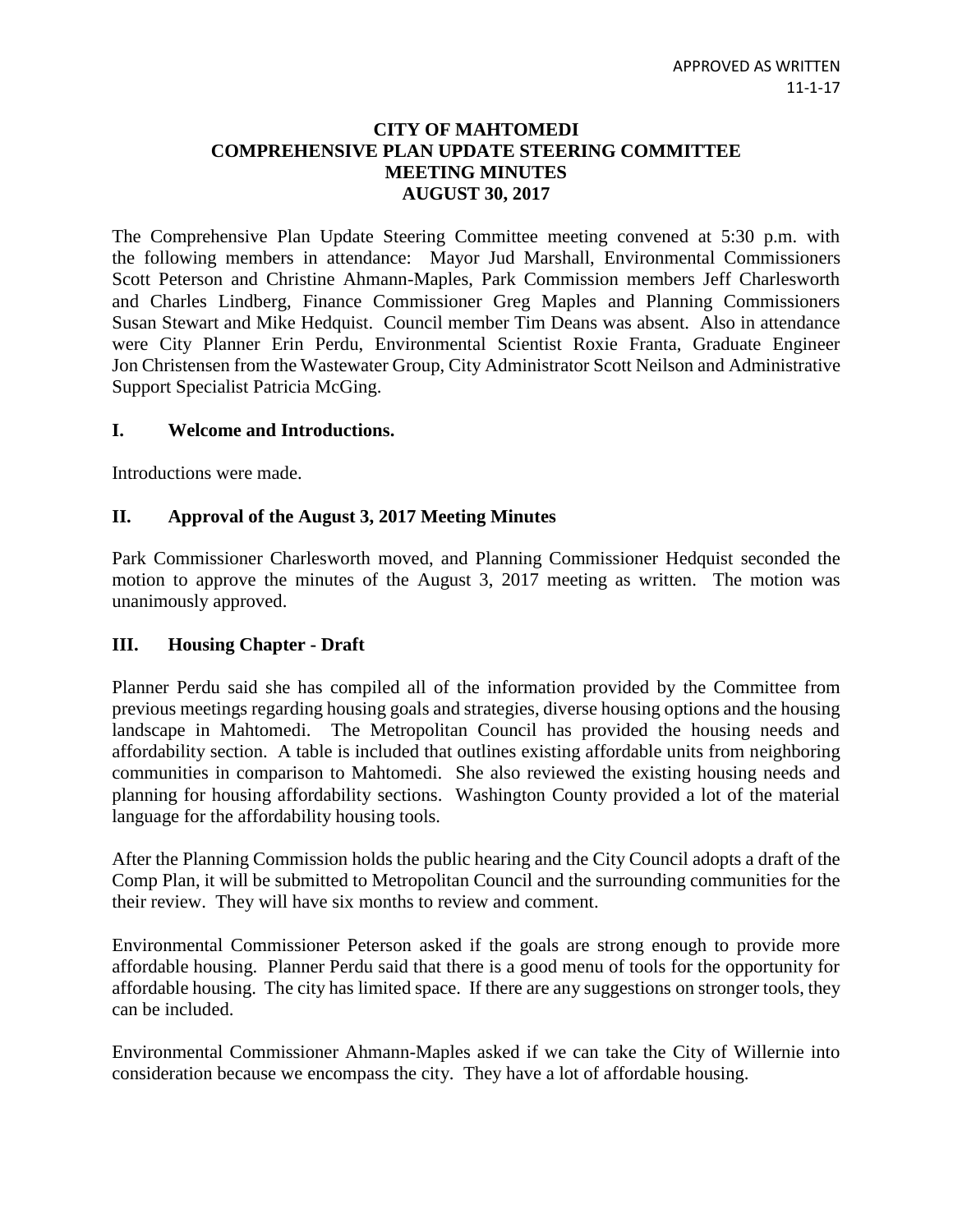## **MAHTOMEDI COMPREHENSIVE PLAN UPDATE STEERING COMMITTEE -2- MEETING MINUTES AUGUST 30, 2017**

## **III. (Continued)**

Planner Perdu said she will look into it. Some programs through Washington County dictates affordable housing at a longer term, and there are zonings that could be implemented.

Environmental Commissioner Peterson said there needs to be stronger language in the goals section.

#### **IV. Review Sustainability Goals and Policies**

Environmental Scientist Franta said she has attended two Environmental Commission meetings. She explained there will be a sustainable plan and sections will be incorporated into the Comp Plan. The Metropolitan Council requires the updated plan include the community's solar suitability map, calculations of gross solar and rooftop resource and a policy related to the development of access to direct sunlight for solar energy systems. She said the Environmental Commission put together goals and she briefly reviewed them. They included Healthy Community, Energy Infrastructure and Renewable Resources, Natural Resources and Infrastructure and Environment.

There was a brief discussion on the City working towards completing Step 4 of the GreenStep Cities program. It was also requested that staff obtain data on who subscribes to renewable energy from Xcel Energy.

# **V. Sewer Chapter - Overview**

Graduate Engineer Christensen introduced the sewer plan and said that a draft of the plan has been completed. He reviewed the goals and objectives for the city's sanitary sewer system. The city's sewer is a collection system only, but the plan is valuable for the Metropolitan Council's planning. There was a brief discussion regarding the city's lift stations. Maps were provided regarding the existing sanitary sewer system, the sanitary sewer districts and individual sewage treatment systems. The capacity for the lift stations and trunk sewer have been looked at. They have adequate capacity through the year 2040. After a brief discussion, it was suggested adding when the lift stations were last rehabbed.

#### **VI. Next Steps**

- **Economic Development Focus Group**
- **Future Meeting Schedule**
- **Loose Ends**